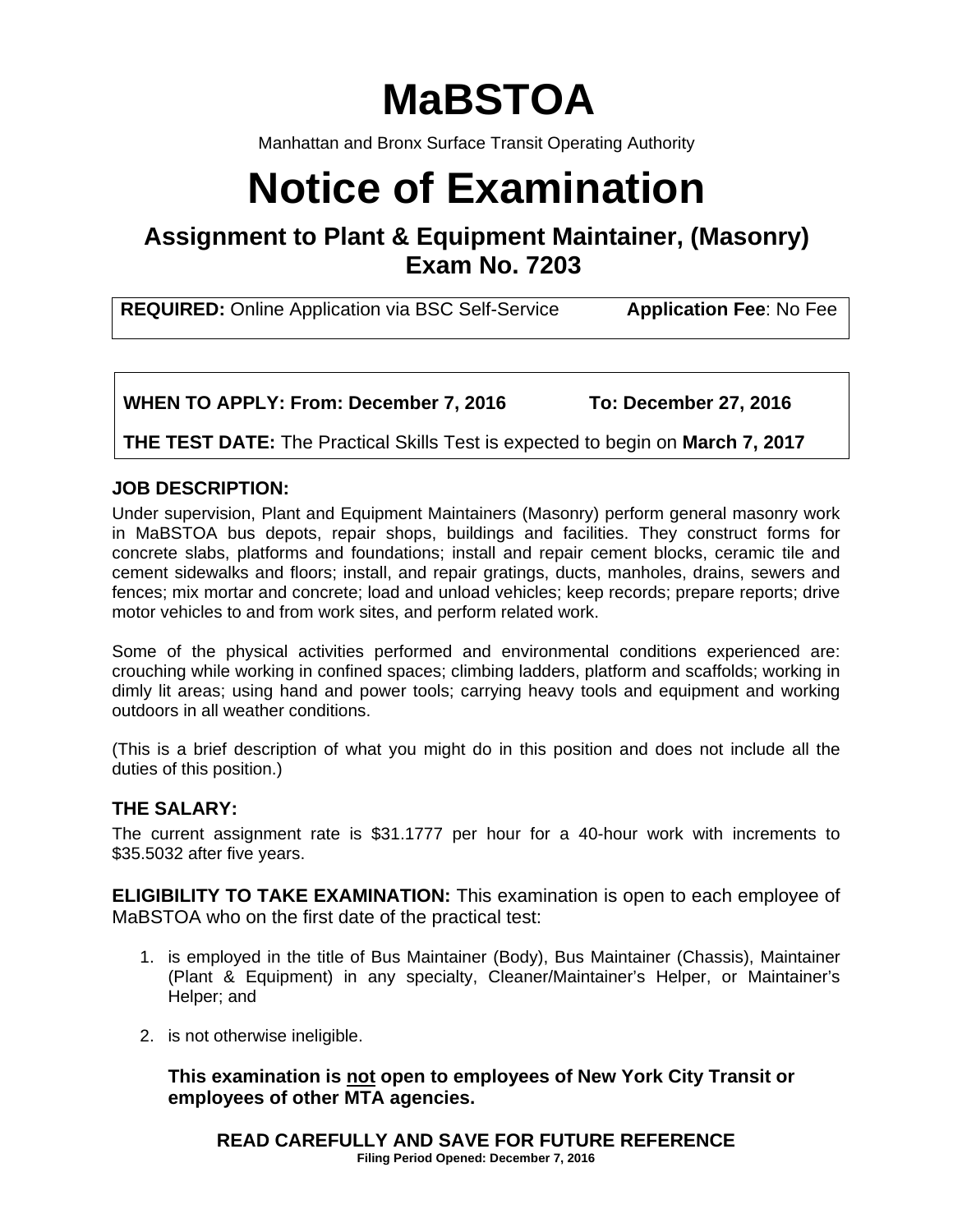#### **ELIGIBILITY (Continued)**

**PROOF OF IDENTIFICATION:** At the time of the practical exam, you must present your employee ID.

# **REQUIREMENTS TO BE ASSIGNED:**

**Driver License Requirement**: At the time of assignment to Plant & Equipment Maintainer (Masonry), you must possess a Class B Commercial Driver License valid in the State of New York with a passenger endorsement and no restrictions. This license must be maintained for the duration of your employment in this title.

**Drug Screening Requirement:** You must pass a drug screening to be assigned.

# **HOW TO OBTAIN AND SUBMIT APPLICATIONS:**

**Electronic Applications:** Apply using the "BSC" Self-Service portal at thttp://www.mymta.info by Tuesday, December 27, 2016, the last day of the application period.

# **ADMISSION LETTER:**

An *Admission Letter* will be mailed to you about 10 days before the start date of the practical skills test. If you do not receive an *Admission Letter* at least 4 days before the test date, you may obtain a duplicate letter at the MTA Exam Information Center located in the lobby of 180 Livingston Street, Brooklyn, NY 11201, Mondays through Fridays, 9 AM to 3 PM. A paper copy of the *Admission Letter* is your ticket for admission to the test.

Employees **must** keep their official mailing address **up to date**. Only the address on file with the MTA Business Service Center will be used to mail correspondence, including the Admission Letter.

# **THE TEST:**

The practical test may require you to perform tasks that demonstrate your knowledge of the masonry trade. This test may include tasks related to masonry work; selection and use of tools and materials of the trade; safe and proper work practices; basic arithmetic calculation related to the masonry trade; and other related areas. A score of 70 is required to pass. Seniority scores will be factored only for those candidates who pass the practical test. Seniority will determine 100% of the final score. Ties resulting from identical scores will be broken in an equitable manner to be determined by the NYC Transit Personnel Testing, Selection & Classification Unit.

# **TEST ADMINISTRATION GUIDELINES:**

**Warning:** You are not permitted to enter the test site with cellular phones, beepers, pagers, cameras, portable media players, or other electronic devices. Calculators are permitted: however, they must be hand-held, battery or solar powered, numeric only. Calculators with functions **other than** addition, subtraction, multiplication and division **are prohibited**. Electronic devices with an alphabetic keyboard or with word processing or data recording capabilities such as planners, organizers, etc. are prohibited. If you use any of these devices in the building at any time before, during or after the test, you may not receive your test results, your test score may be nullified, and your application fee will not be refunded.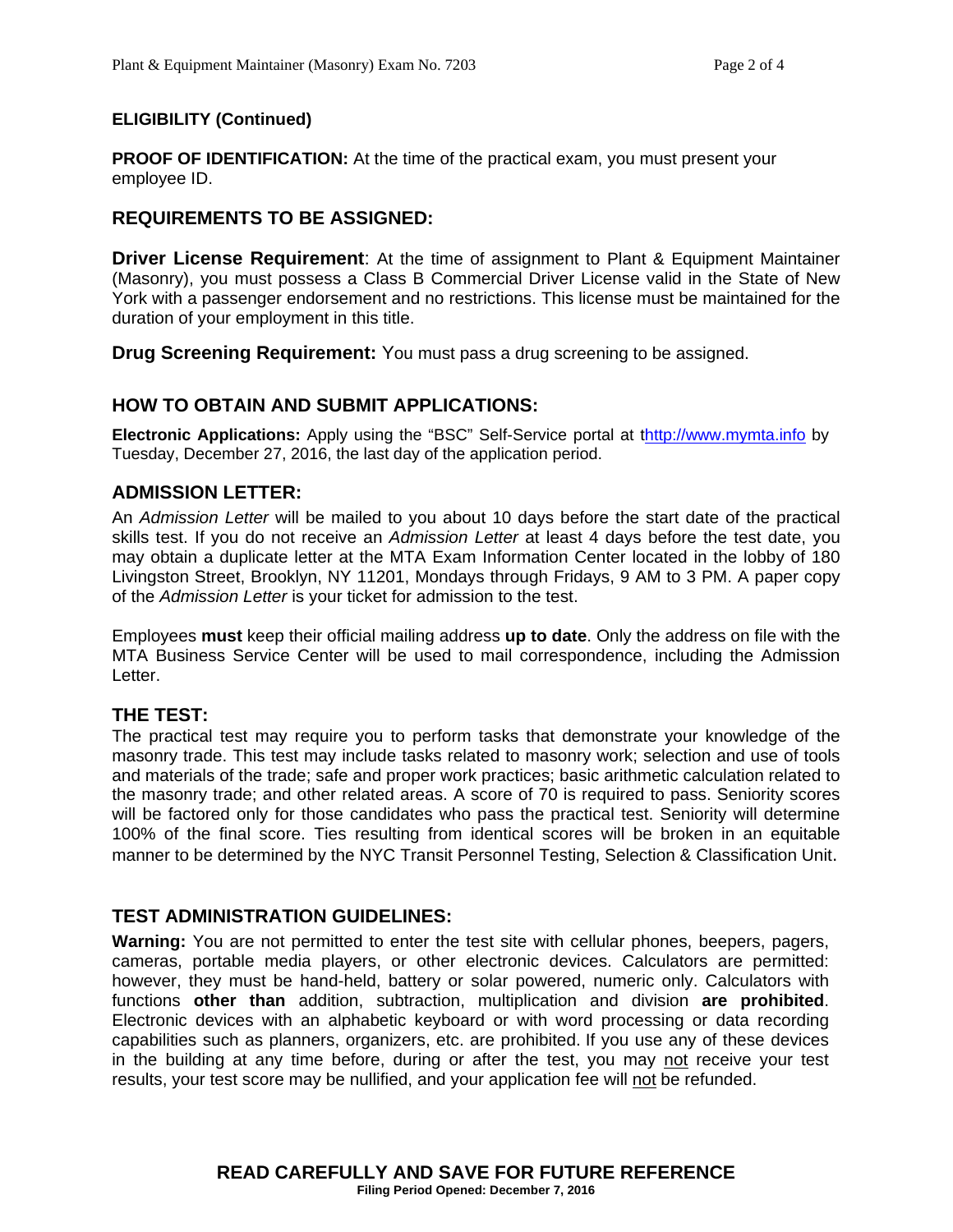# **TEST ADMINISTRATION GUIDELINES (continued)**

**Leaving:** You must leave the test site once you finish the test. If you leave the test site after being fingerprinted but before finishing the test, you will not be permitted to re-enter. If you disregard this instruction and re-enter the test site, you may not receive your test results, your test score may be nullified, and your application fee will not be refunded.

#### **THE TEST RESULTS:**

If you pass the practical exam and are marked eligible, your name will be placed in final score order on an eligible list and you will be given a list number. You will be notified by mail of your test results. If you meet all requirements and conditions, you will be considered for promotion when your name is reached on the eligible list.

#### **SPECIAL ARRANGEMENTS:**

**Late Filing:** Consult with your department's Human Resources Representative to determine the procedure for filing a late application if you meet one of the following conditions:

- 1. You are absent from work for least one half of the application period and are unable to apply for reasons such as vacation, sick leave or military duty; or
- 2. You become eligible after the above application period but on or before the first date of the practical test.

#### **Make-up Test:**

You may apply for a make-up test if you cannot take the test on the regular test date for any of the following reasons:

- 1. Compulsory attendance before a public body;
- 2. On-the-job injury or illness;
- 3. Absence for one week following the death of spouse, domestic partner, parent, sibling, child or child of a domestic partner;
- 4. Absence due to ordered military duty;
- 5. A clear error for which MTA NYC Transit is responsible; or
- 6. A temporary disability, pregnancy-related, or child-birth-related condition preventing you from taking the test.

To request a make-up test, mail your request and your documentation of special circumstance to the address found in the "Correspondence Section" below within 60 days of your scheduled test date or make the request within 60 days of restoration to your position after performing ordered military duty.

#### **Special Test Accommodations:**

If you plan to request special testing accommodations due to disability or an alternate test date due to your religious belief, follow the instructions included with your Application and mail your request to the address found in the "Correspondence Section" below no later than 30 days prior to the scheduled test date.